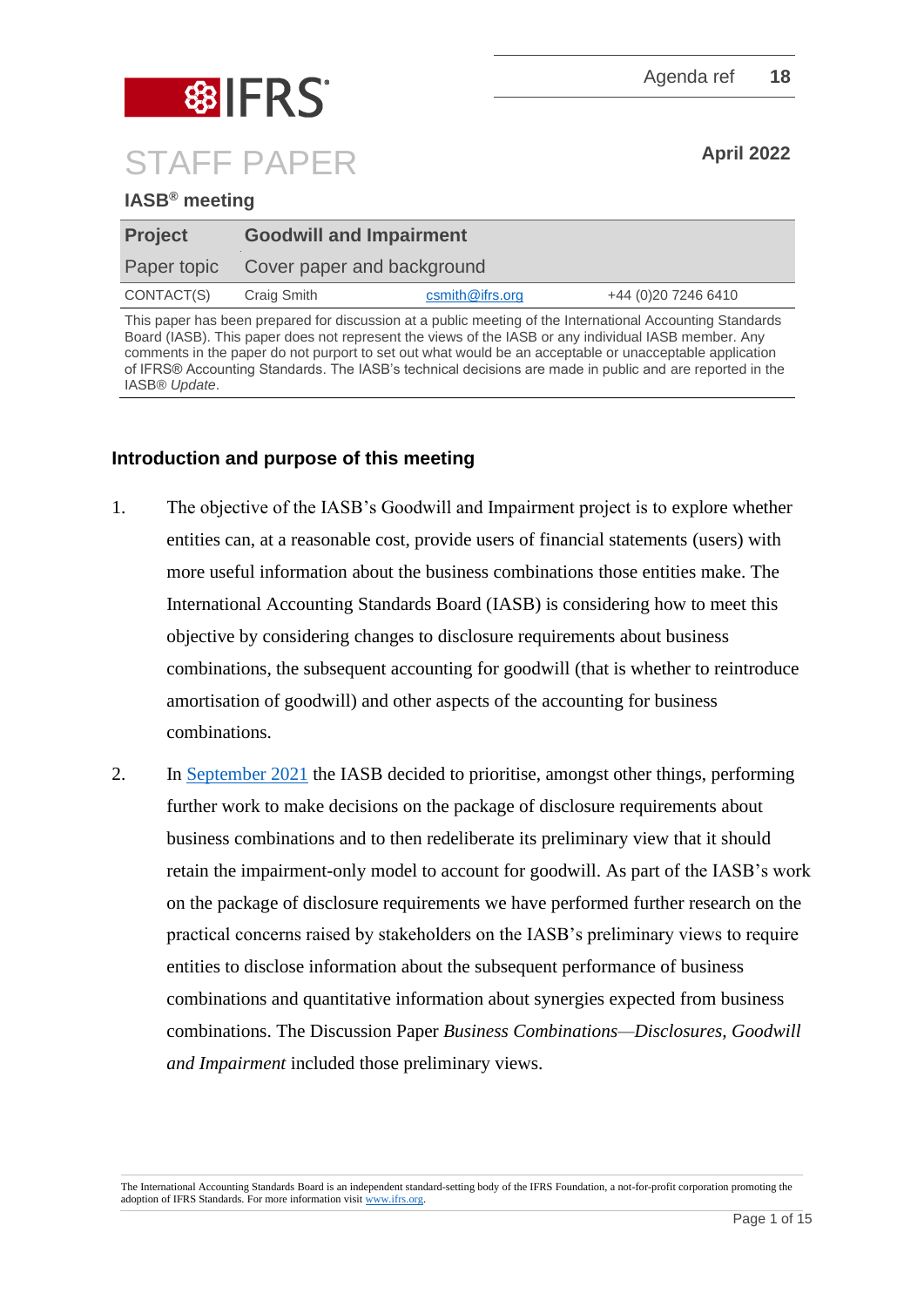- 3. The purpose of this meeting is to provide the IASB with a summary of our research. Paragraphs [27–](#page-7-0)[30](#page-8-0) provide information about the project plan and how this research is relevant to that plan.
- 4. This paper summarises:
	- (a) the preliminary views (paragraphs  $5-13$ );
	- (b) the research we performed (paragraphs [14](#page-4-1)[–25\)](#page-7-1);
	- (c) the papers for this meeting (paragraph [26\)](#page-7-2);
	- (d) next steps (paragraphs [27](#page-7-0)[–30\)](#page-8-0); and
	- (e) proposals, feedback and tentative decisions to date (Appendix).

#### **The IASB's preliminary views**

- <span id="page-1-0"></span>5. During the post-implementation review of IFRS 3 *Business Combinations*, stakeholders said entities often apply the disclosure requirements of IFRS 3 mechanically as a checklist. The resulting disclosures can be 'boilerplate' and despite being extensive, provide insufficient information. Users said they need better information to help them understand a business combination and its subsequent performance. Information about management's objectives for a business combination and whether those objectives are being met would be useful and would help users assess:
	- (a) management's ability to realise expected benefits from a business combination; and
	- (b) whether management paid a reasonable price for the acquired business. Such information would allow users to assess performance and more effectively hold management to account for its decision to acquire a business.
- 6. In response, the IASB considered possible improvements to the disclosure requirements in IFRS 3. The Discussion Paper set out the IASB's preliminary views on this matter, including:
	- (a) more specific disclosure objectives (paragraphs [7–](#page-2-0)[8\)](#page-2-1);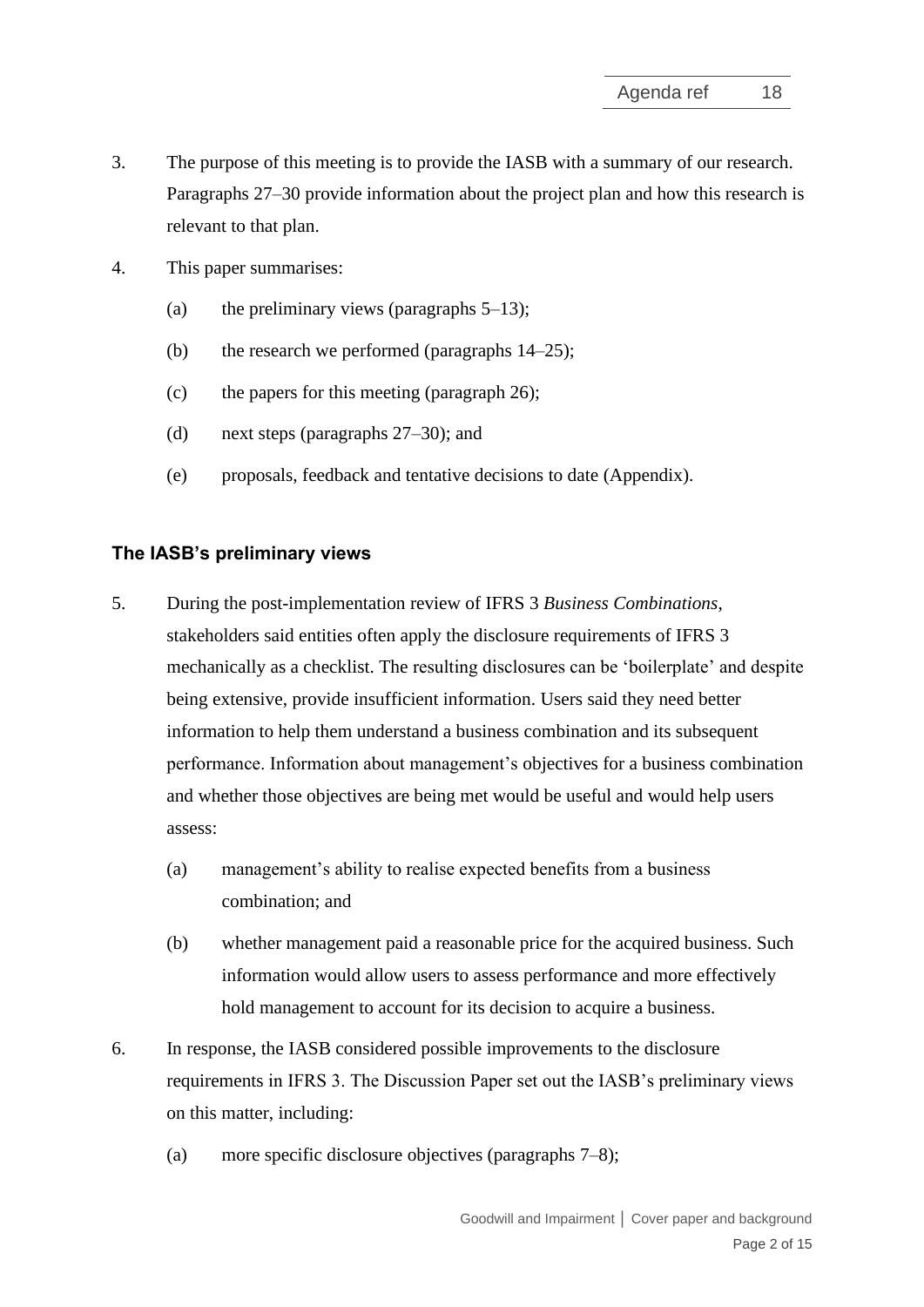- (b) requirements to disclose information about the subsequent performance of a business combination (paragraph [9–](#page-2-2)[10\)](#page-3-0); and
- (c) requiring additional quantitative information about expected synergies from a business combination (paragraphs [11](#page-3-1)[–13\)](#page-4-0).

# *Disclosure objectives*

<span id="page-2-0"></span>7. Paragraphs 59 and 61 of IFRS 3 contain the disclosure objectives for IFRS 3:

59 The acquirer shall disclose information that enables users of its financial statements to evaluate the nature and financial effect of a business combination that occurs either:

(a) during the current reporting period; or

(b) after the end of the reporting period but before the financial statements are authorised for issue.

...

61 The acquirer shall disclose information that enables users of its financial statements to evaluate the financial effects of adjustments recognised in the current reporting period that relate to business combinations that occurred in the period or previous reporting periods.

- <span id="page-2-1"></span>8. For reasons noted in paragraph [5,](#page-1-0) the IASB's preliminary view is to add disclosure objectives that would require an entity to provide information to help users understand:
	- (a) the benefits that an entity's management expected from a business combination when agreeing the price to acquire a business; and
	- (b) the extent to which a business combination is meeting management's objectives.

# *Subsequent performance of business combinations*

<span id="page-2-2"></span>9. Paragraph B64(d) of IFRS 3 requires an entity to disclose, amongst other things, the primary reason for a business combination. Paragraph 2.9 of the Discussion Paper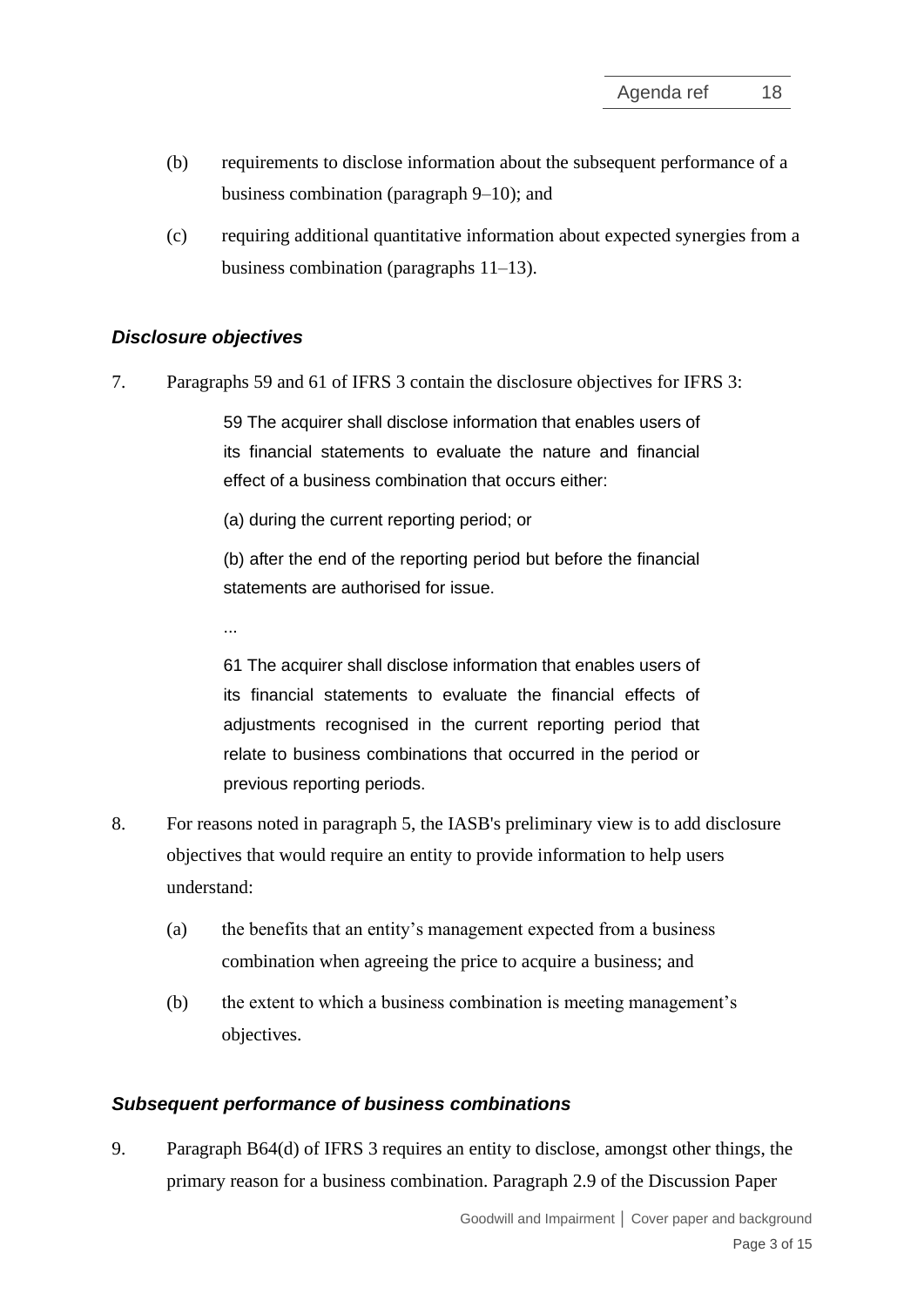notes that this requirement may result in entities providing some information about management's objectives, but that information is unlikely to be specific enough to help users assess the subsequent performance of a business combination.

<span id="page-3-0"></span>10. For this reason, the IASB's preliminary view is that it should:

- (a) replace that requirement with a requirement to disclose:
	- (i) the strategic rationale for a business combination; and
	- (ii) management's objectives for the business combination.
- (b) add a requirement to disclose:
	- (i) in the year in which a business combination occurs, the metrics management will use to monitor whether the business combination's objectives are being met<sup>1</sup>; and
	- (ii) in subsequent periods, the extent to which management's objectives for that business combination are being met using those metrics for as long as management monitors the business combination against those objectives.<sup>2</sup>

# *Expected synergies*

<span id="page-3-1"></span>11. Paragraph B64(e) of IFRS 3 requires an entity to disclose, in the year in which a business combination occurs, a qualitative description of the factors that make up the goodwill recognised, such as expected synergies from the business combination. Users said this requirement often results in entities providing an unhelpful generic description. Users said the information they want is not about goodwill itself, but information that helps them better understand why an entity paid the price it did for the acquired business.

<sup>&</sup>lt;sup>1</sup> The preliminary view (see paragraph 2.25 of the Discussion Paper) states that if the acquired business is integrated with the acquirer's business, information about the subsequent performance of the acquisition used by management may be based on the combined business.

<sup>&</sup>lt;sup>2</sup> The preliminary view (see paragraph 2.45 of the Discussion Paper) also included other requirements that would apply if management does not monitor whether its objectives for the business combination are being met, if it stops monitoring whether its objectives are being met and if it changes the metrics it uses to monitor whether its objectives are being met.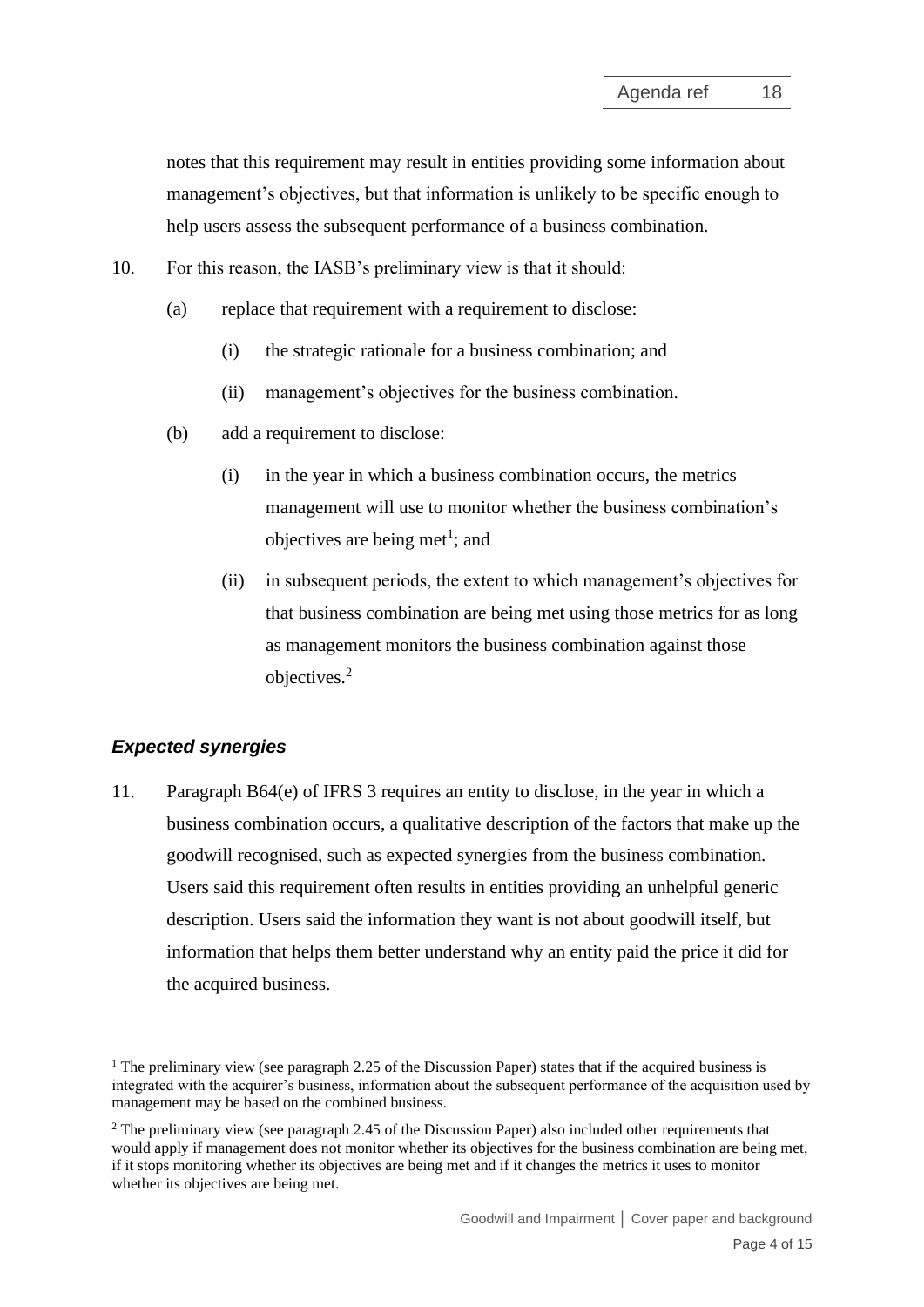- 12. For this reason, the IASB's preliminary view is that it should require an entity to disclose, in the year in which a business combination occurs:
	- (a) a description of synergies expected from combining the operations of the acquired business with the entity's business;
	- (b) when the synergies are expected to be realised;
	- (c) the estimated amount or range of amounts of those synergies; and
	- (d) the estimated cost or range of costs to achieve those synergies.
- <span id="page-4-0"></span>13. In response to concerns that synergies are often difficult to quantify, paragraph 2.66 of the Discussion Paper notes the IASB's expectation that management would have estimated expected synergies in agreeing the price for a business. An entity would not be required to provide a single point estimate but could provide a range.

#### **Research performed by the staff**

- <span id="page-4-1"></span>14. We undertook two elements of research on this topic. We:
	- (a) reviewed information disclosed by entities (paragraphs [16](#page-5-0)[–20\)](#page-6-0); and
	- (b) developed staff examples and discussed them with stakeholders (paragraphs  $21-25$ ;
- 15. Agenda Paper 18A to this meeting documents the findings of our research. In addition to these two elements, we also:
	- (a) discussed specific aspects of the preliminary views related to improving disclosure requirements in IFRS 3 with the Accounting Standards Advisory Forum (ASAF), Capital Markets Advisory Committee (CMAC) and Global Preparers Forum (GPF) members at their meetings in November and December 2021—the appendices to Agenda Paper 18A include the questions we asked and the feedback we received; and
	- (b) considered other relevant information and evidence, such as academic studies or other publications, that came to our attention—Agenda Paper 18A incorporates the relevant findings.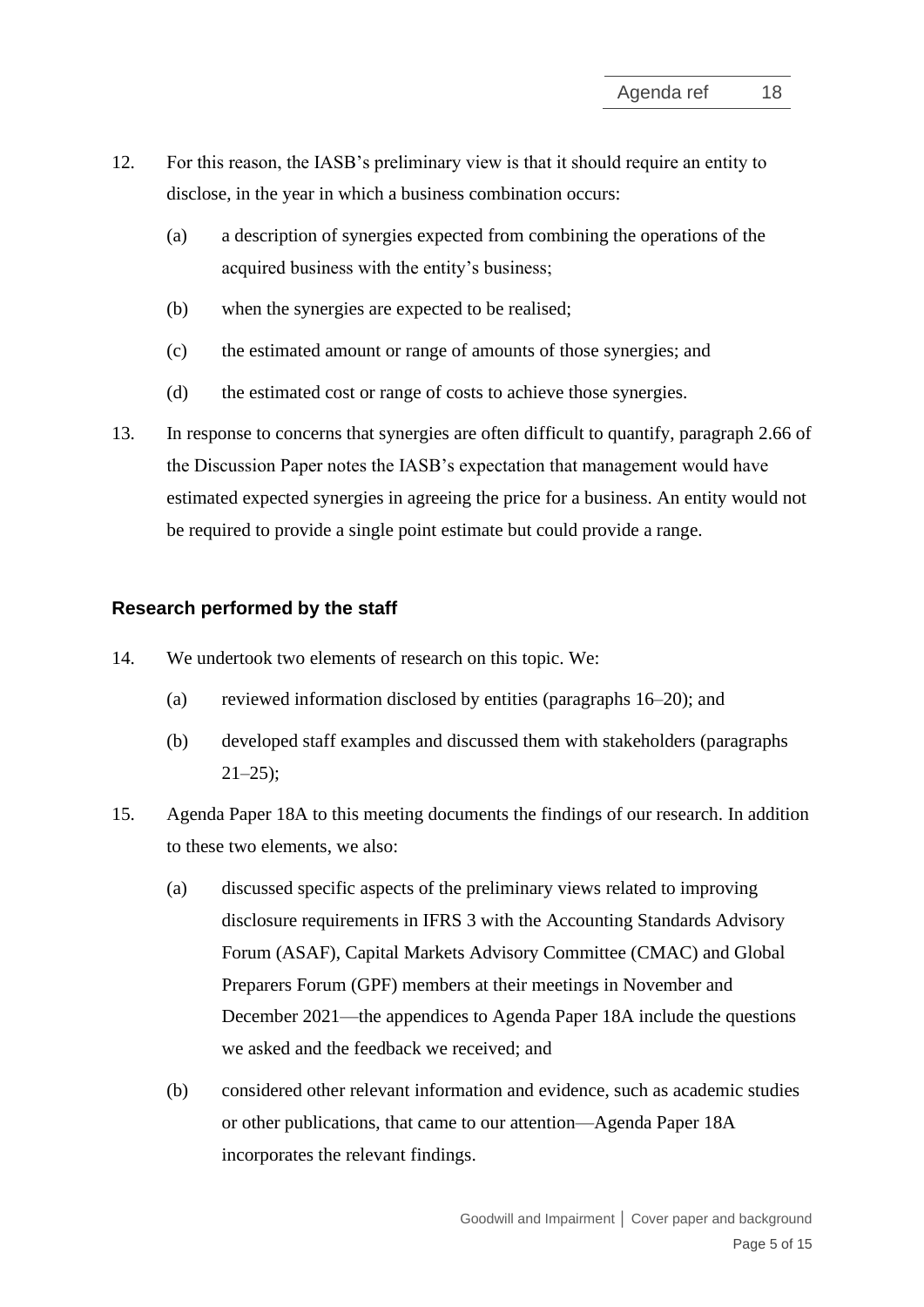#### *Review of disclosures*

- <span id="page-5-0"></span>16. To help the IASB better understand existing practice, we reviewed information entities currently disclose about business combinations for a sample of 24 large business combinations.
- 17. To select our sample, we:
	- (a) obtained a list of business combinations completed between 2017 and 2020 from Capital IQ for jurisdictions in which entities apply IFRS Accounting Standards and the same information for entities based in the US that apply US Generally Accepted Accounting Principles (GAAP).
	- (b) selected the 10 largest business combinations for which information was publicly available from entities that apply IFRS Accounting Standards and the five largest business combinations from entities based in the US applying US GAAP. Information for some business combinations were not available because, for example, the acquiring entity is state-owned and does not produce publicly available financial statements.
- 18. To obtain a wider and appropriately balanced sample we also reviewed publicly available information about the largest business combination in some other jurisdictions that require or permit the application of IFRS Accounting Standards.
- 19. The table below summarises the business combinations reviewed by jurisdiction and industry:

| <b>Jurisdiction</b> | No. of         | <b>Industry</b>           | <b>No. of transactions</b> |
|---------------------|----------------|---------------------------|----------------------------|
|                     | transactions   |                           |                            |
| Australia           |                | Aerospace and             | $\overline{2}$             |
|                     |                | Defence                   |                            |
| <b>Brazil</b>       | $\overline{2}$ | Chemicals                 | $\overline{2}$             |
| Canada              | $\overline{2}$ | Consumer goods            | 3                          |
| France              | $\overline{2}$ | Extractives               |                            |
| Germany             | $\overline{2}$ | <b>Financial services</b> | $\overline{2}$             |
| Hong Kong           |                | Food and drink            | 3                          |
| India               |                | Manufacturing             |                            |
| Japan               |                | Media and                 | $\overline{2}$             |
|                     |                | entertainment             |                            |
| Mexico              |                | Pharmaceutical            | 3                          |
| Saudi Arabia        |                | Real estate               | $\overline{2}$             |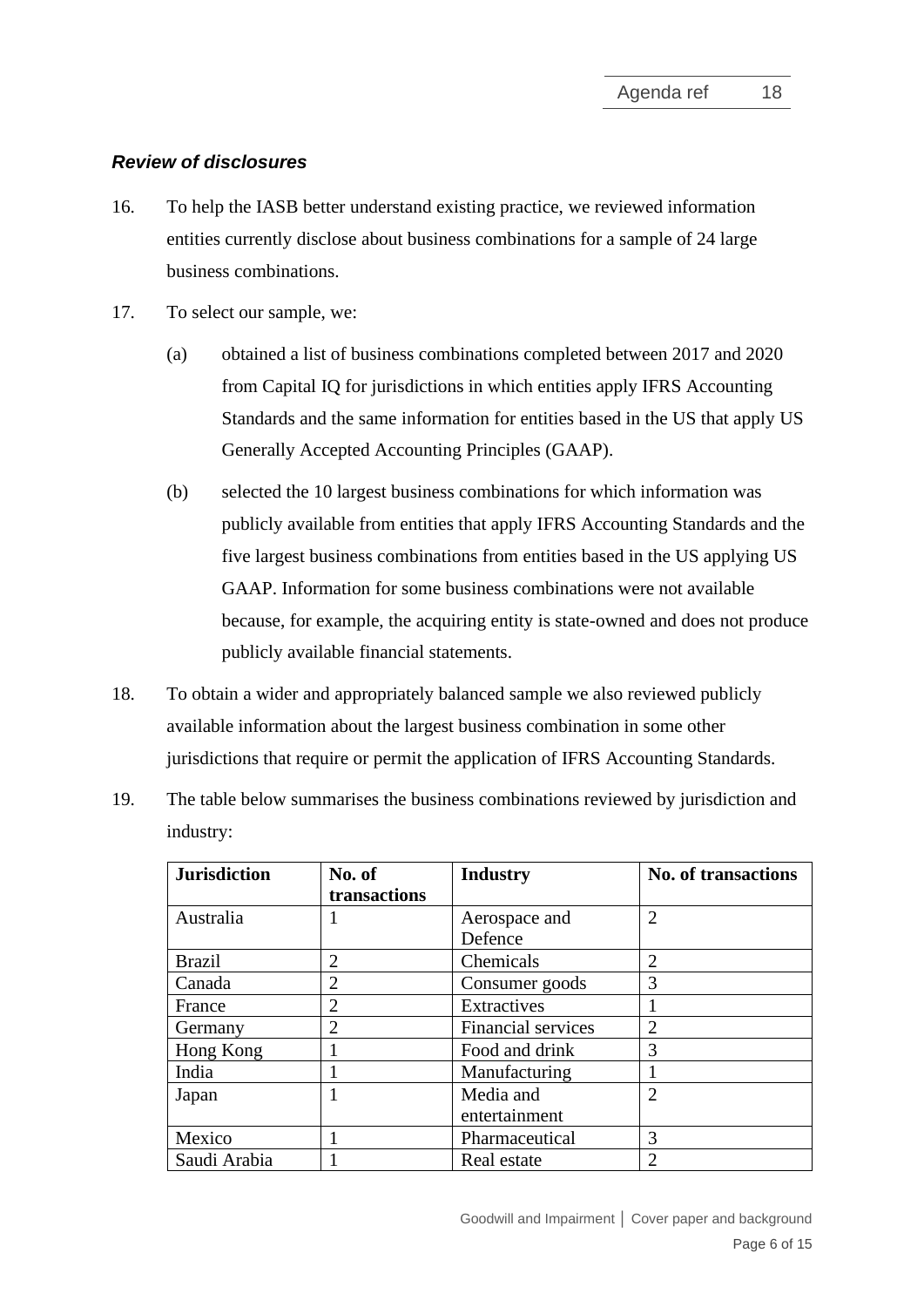| South Africa         |    | <b>Services</b> |    |
|----------------------|----|-----------------|----|
| United Kingdom       |    |                 |    |
| <b>United States</b> |    |                 |    |
| South Korea          |    |                 |    |
| Total                | 24 |                 | 24 |

<span id="page-6-0"></span>20. For each of these business combinations, we reviewed information disclosed in financial statements, management commentary, investor presentations and press releases.

#### *Staff examples*

- <span id="page-6-1"></span>21. We developed two examples illustrating how we think an entity would apply the preliminary views (see Agenda Paper 18C to this meeting). The staff examples focused on the preliminary views described in paragraphs [5–](#page-1-0)[13](#page-4-0) and did not represent a complete set of information that would be disclosed applying IFRS 3 and the preliminary views. The staff examples were based on feedback from fieldwork on the preliminary views conducted during the comment period for the Discussion Paper and our review of information disclosed by entities (see paragraphs [16–](#page-5-0)[20\)](#page-6-0).
- 22. To gather feedback, we invited the following to one-to-one meetings:
	- (a) all CMAC, GPF and IFRS Interpretation Committee members; and
	- (b) users and preparers who submitted comment letters on the Discussion Paper.
- 23. We held one-to-one meetings with three auditors, 24 preparers and nine users.
- 24. The following table provides further information by jurisdiction and industry of the preparers we met:

| <b>Jurisdiction</b> | No. of entities             | <b>Industry</b>    | No. of entities |
|---------------------|-----------------------------|--------------------|-----------------|
| Australia           |                             | Chemicals          |                 |
| <b>Brazil</b>       |                             | Extractives        | 4               |
| Canada              | 3                           | Financial services | 6               |
| China               |                             | Food and drink     | $\overline{2}$  |
| France              | 2                           | IТ                 | 5               |
| Germany             | $\mathcal{D}_{\mathcal{L}}$ | Logistics          |                 |
| India               | 3                           | Manufacturing      | 3               |
| Japan               | $\overline{2}$              | Pharmaceutical     |                 |
| South Africa        |                             | Telecommunications |                 |
| Sweden              |                             |                    |                 |
| Switzerland         | 3                           |                    |                 |

Goodwill and Impairment **│** Cover paper and background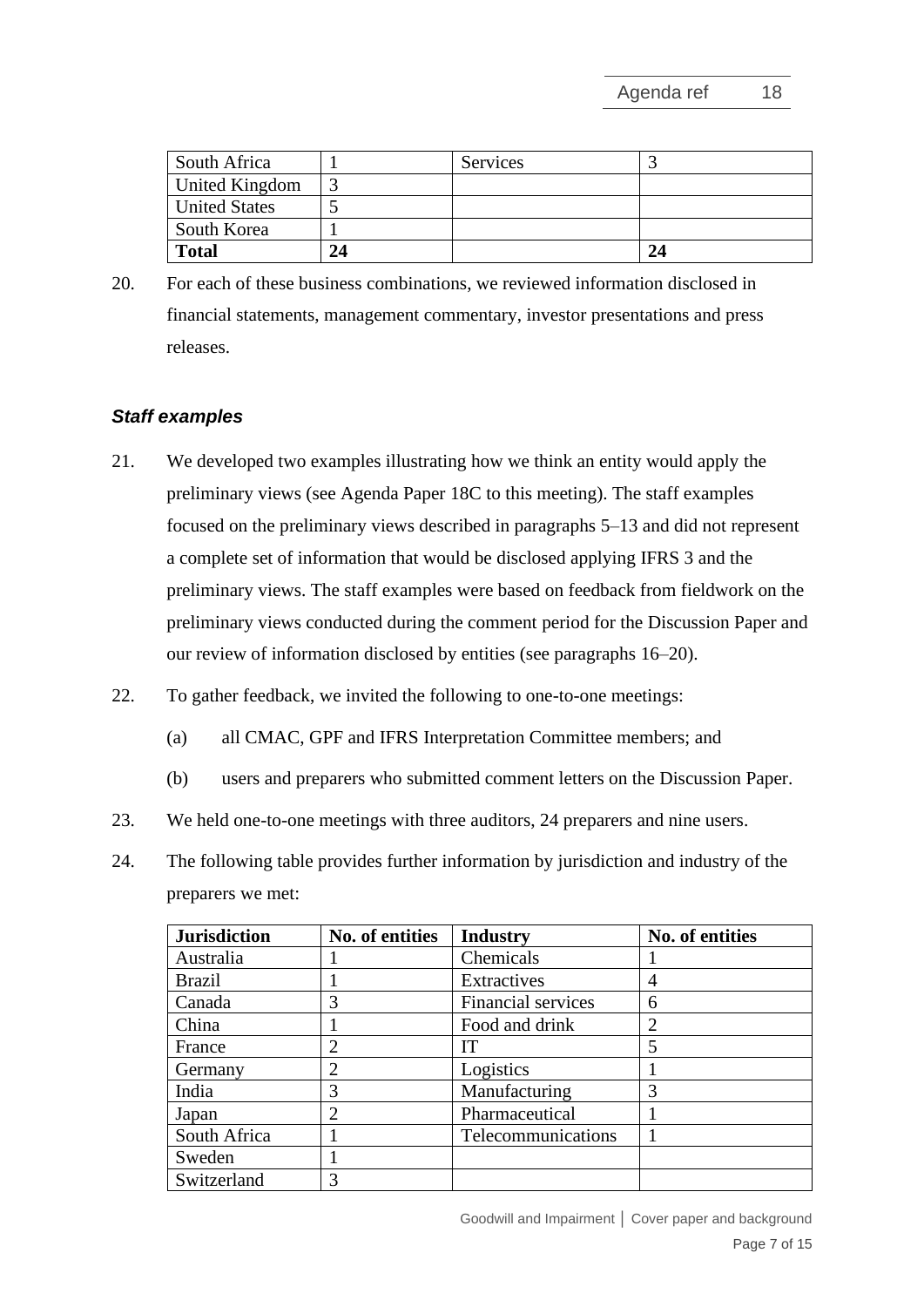| <b>United Arab</b>   |    |    |
|----------------------|----|----|
| Emirates             |    |    |
| United Kingdom       |    |    |
| <b>United States</b> |    |    |
| <b>Total</b>         | 24 | 24 |

<span id="page-7-1"></span>25. We also discussed the staff examples at the ASAF meeting in December 2021 and used those examples as the basis for an outreach request we sent to regulators (members of the International Organisation of Securities Commissions).

# **Papers for this meeting**

- <span id="page-7-2"></span>26. We will discuss the following papers in this meeting:
	- (a) Agenda Paper 18A: Feedback from additional outreach on disclosures summarises feedback from our research described in paragraphs [14](#page-4-1)[–25.](#page-7-1)
	- (b) Agenda Paper 18B: Possible ways forward—our analysis on possible ways forward for the IASB's preliminary views to improve disclosure requirements about business combinations.
	- (c) Agenda Paper 18C: Staff examples—the staff examples we discussed with stakeholders. This paper is for information only and does not contain a question for the IASB.

# **Project next steps**

- <span id="page-7-0"></span>27. In the remainder of H1 2022 we plan to:
	- (a) provide the IASB with a summary of feedback on the specific aspects of the subsequent accounting for goodwill the IASB asked us to research further:
		- (i) whether it is feasible to reliably estimate the useful life of goodwill and the pattern in which goodwill diminishes; and
		- (ii) the potential effects of derecognising significant amounts of goodwill on transition to an amortisation-based model were the IASB to decide to reintroduce amortisation.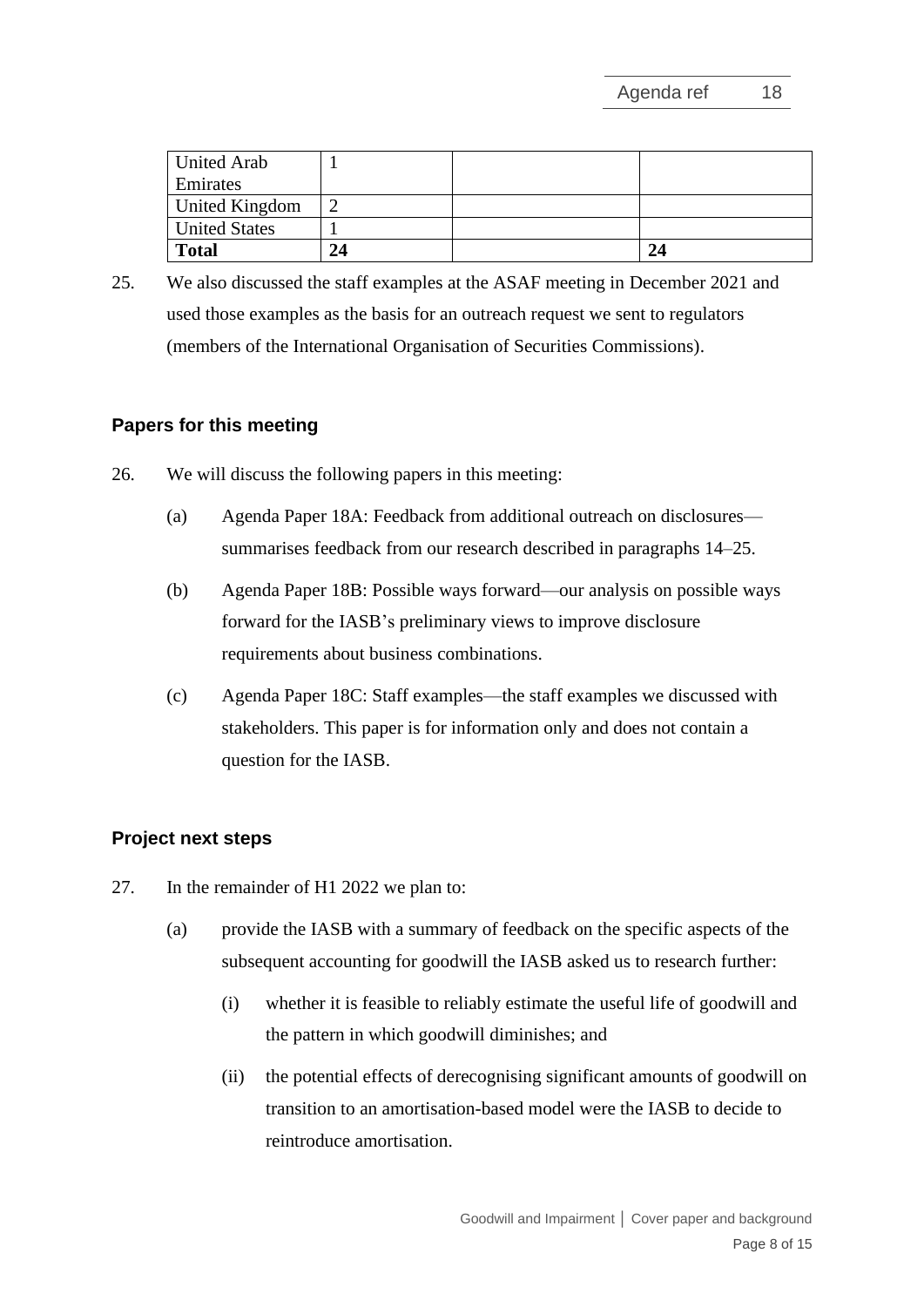- (b) ask the IASB to decide on whether to proceed with its preliminary views to add disclosure requirements for entities to provide information about the subsequent performance of business combinations and quantitative information about expected synergies.
- 28. In H2 2022 we plan to ask the IASB:
	- (a) to decide on the subsequent accounting for goodwill; and
	- (b) whether to move the project from the research phase to the standard-setting phase.
- 29. After those tentative decisions we will ask the IASB to make tentative decisions on other aspects of the project. For example, about the effectiveness of and simplifications to the impairment test in IAS 36 *Impairment of Assets* and the recognition of intangible assets acquired in a business combination.
- <span id="page-8-0"></span>30. Once the IASB has made tentative decisions on all aspects of the project we will ask the IASB whether the package as a whole meets the project objective.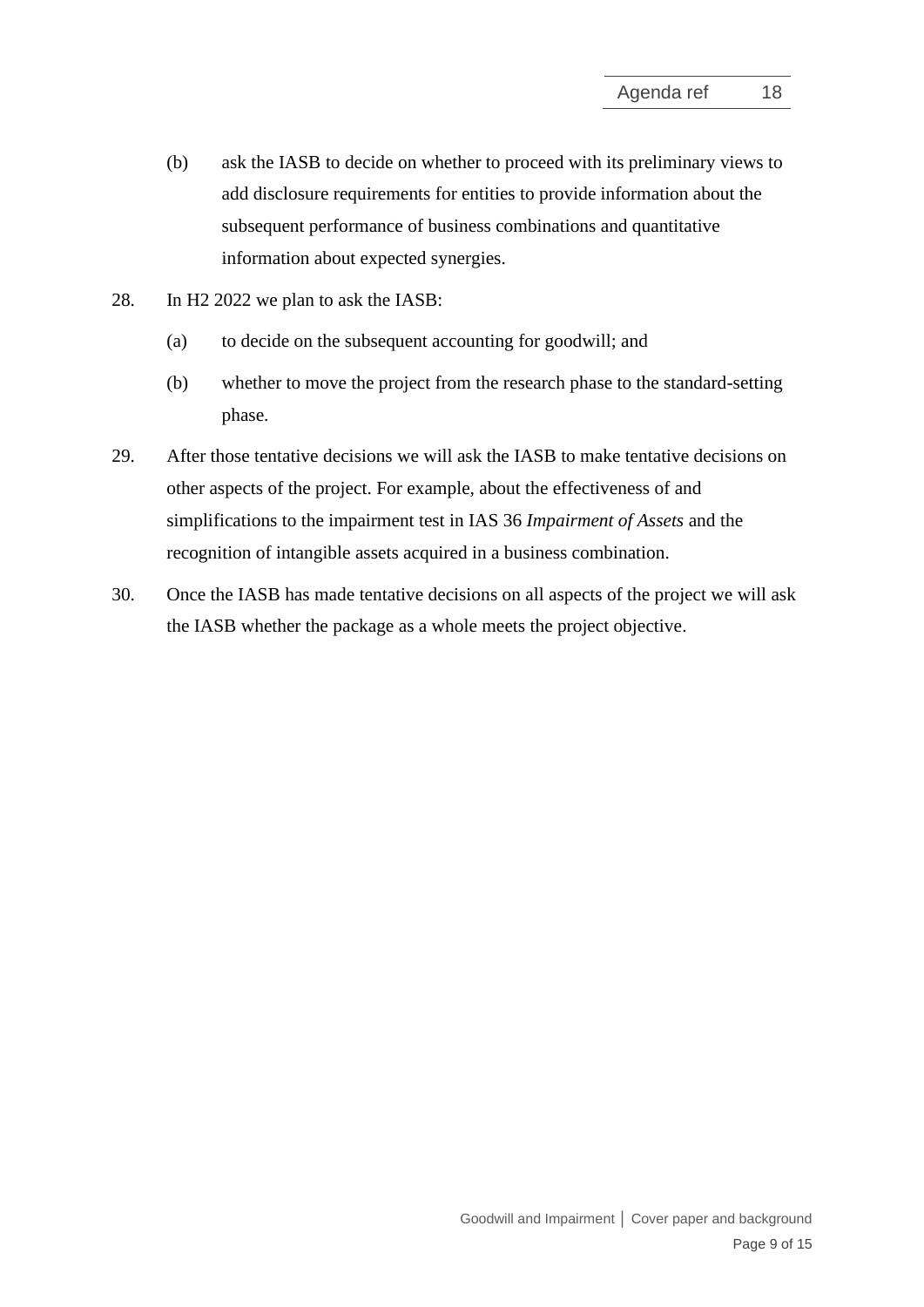| <b>Topic</b>                                                                     | <b>Summary of the IASB's preliminary</b><br>view                                                                                                                                                                                                                                                                                                                                                           | <b>Summary of feedback</b>                                                                                                                                                                                                                                                                                                                                                                                                                                                                                                                                                                                                                          | <b>Tentative decisions</b>                                                                                                                                                                                                                                                                                                                                                                                                                                                                                      |
|----------------------------------------------------------------------------------|------------------------------------------------------------------------------------------------------------------------------------------------------------------------------------------------------------------------------------------------------------------------------------------------------------------------------------------------------------------------------------------------------------|-----------------------------------------------------------------------------------------------------------------------------------------------------------------------------------------------------------------------------------------------------------------------------------------------------------------------------------------------------------------------------------------------------------------------------------------------------------------------------------------------------------------------------------------------------------------------------------------------------------------------------------------------------|-----------------------------------------------------------------------------------------------------------------------------------------------------------------------------------------------------------------------------------------------------------------------------------------------------------------------------------------------------------------------------------------------------------------------------------------------------------------------------------------------------------------|
| Objective and<br>scope                                                           | The project's objective is to explore<br>whether an entity can, at a reasonable<br>cost, provide users of financial statements<br>(users) with more useful information<br>about the business combinations those<br>entities make.                                                                                                                                                                          | See Agenda Paper 18A to the IASB's March 2021 meeting<br>Most respondents who commented on the project's objective agreed.<br>However, some respondents, notably in Germany and Japan,<br>disagreed.<br>Many respondents commenting on the scope agreed with it.<br>However, many respondents commenting on the project's scope said<br>that they did not view the IASB's preliminary views as a package of<br>views with a unifying objective. Many of those respondents<br>suggested considering disclosures separately from the subsequent<br>accounting for goodwill.                                                                           | <b>June 2021</b><br>The IASB tentatively decided to<br>leave the objective of the project<br>unchanged from that described in<br>the Discussion Paper and to make no<br>changes to the project's scope at this<br>stage.<br>September 2021<br>The IASB decided to prioritise<br>performing further work to:<br>a. make tentative decisions on the<br>package of disclosures about<br>business combinations; and<br>b. analyse specific aspects of the<br>feedback on the subsequent<br>accounting for goodwill. |
| Disclosure on<br>the<br>subsequent<br>performance<br>of business<br>combinations | The IASB's preliminary view is that it<br>should develop proposals to:<br>(a) amend IFRS 3 Business<br>Combinations to replace the<br>requirement to disclose the<br>primary reasons for a<br>business combination with a<br>requirement for an entity to<br>disclose the strategic<br>rationale for undertaking a<br>business combination and<br>management's objectives for<br>the business combination. | See Agenda Paper 18C to the IASB's April 2021 meeting<br>Many respondents, including almost all users, agreed that an entity<br>should be required to provide additional information about the<br>subsequent performance of business combinations and with basing<br>that information on what an entity's management review.<br>However, many respondents, including many preparers, had concerns<br>about the cost of providing this information.<br>In addition, many respondents said information about the<br>performance of business combinations should be provided in an<br>entity's management commentary rather than financial statements. | October 2021<br>The IASB tentatively decided that,<br>based on the Conceptual Framework<br>for Financial Reporting, information<br>can be required in financial<br>statements about the benefits an<br>entity's management expects from a<br>business combination and the extent<br>to which management's objectives<br>are being met-such as information<br>about the subsequent performance of<br>a business combination, and                                                                                 |

# **Appendix—Summary of proposals, feedback and tentative decisions**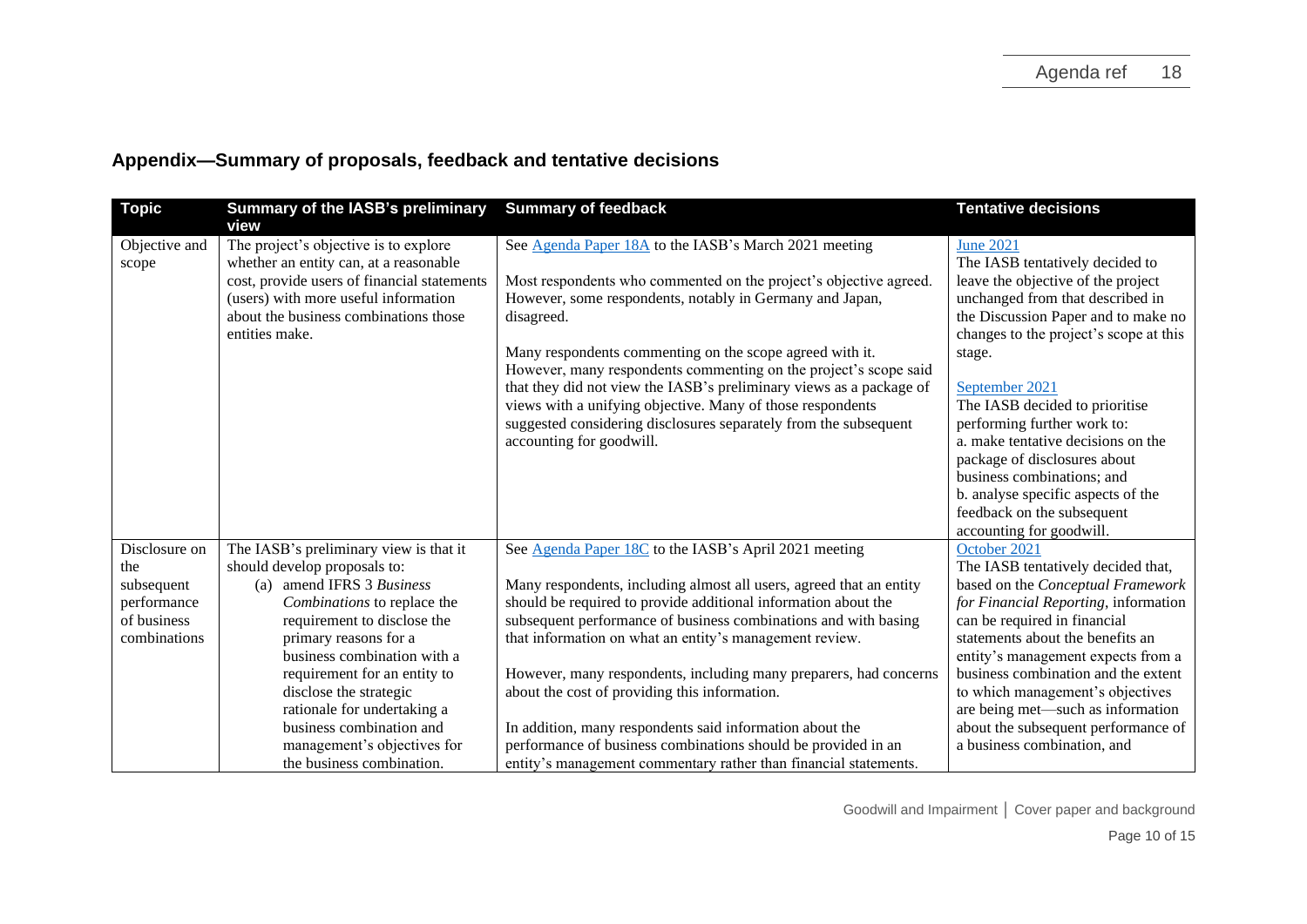| <b>Topic</b>                                                                   | Summary of the IASB's preliminary<br>view                                                                                                                                                                                                                                                                                           | <b>Summary of feedback</b>                                                                                                                                                                                                                                                                                                                                                                                                                                                                                                                                                                                                                       | <b>Tentative decisions</b>                                                                                                                                                                                                                                                                                                                                                                                                                                                               |
|--------------------------------------------------------------------------------|-------------------------------------------------------------------------------------------------------------------------------------------------------------------------------------------------------------------------------------------------------------------------------------------------------------------------------------|--------------------------------------------------------------------------------------------------------------------------------------------------------------------------------------------------------------------------------------------------------------------------------------------------------------------------------------------------------------------------------------------------------------------------------------------------------------------------------------------------------------------------------------------------------------------------------------------------------------------------------------------------|------------------------------------------------------------------------------------------------------------------------------------------------------------------------------------------------------------------------------------------------------------------------------------------------------------------------------------------------------------------------------------------------------------------------------------------------------------------------------------------|
|                                                                                | add a requirement for<br>(b)<br>companies to disclose in the<br>year in which a business<br>combination occurs, the<br>metrics that management<br>will use to monitor whether<br>its objectives are being met<br>and in subsequent years the<br>extent to which<br>management's objectives are<br>being met using those<br>metrics. |                                                                                                                                                                                                                                                                                                                                                                                                                                                                                                                                                                                                                                                  | quantitative information about<br>expected synergies.                                                                                                                                                                                                                                                                                                                                                                                                                                    |
| Improvements<br>to existing<br>IFRS 3<br>disclosure<br>requirements            | The IASB's preliminary view is that it<br>should develop proposals to add<br>additional disclosure objectives to<br>IFRS 3.                                                                                                                                                                                                         | See Agenda paper 18D to the IASB's April 2021 meeting<br>Of the IASB's other preliminary views on disclosures, the<br>requirement to disclose additional quantitative information about<br>synergies attracted most comment. The IASB received mixed<br>feedback on this preliminary view.<br>Respondents generally agreed with the IASB's preliminary views<br>that it should add new disclosure objectives and a requirement to<br>disclose debt and pension liabilities obtained in a business<br>combination.<br>There was mixed feedback on the IASB's preliminary views on<br>information about the contribution of the acquired business. | October 2021<br>The IASB tentatively decided that,<br>based on the Conceptual Framework<br>for Financial Reporting, information<br>can be required in financial<br>statements about the benefits an<br>entity's management expects from a<br>business combination and the extent<br>to which management's objectives<br>are being met-such as information<br>about the subsequent performance of<br>a business combination, and<br>quantitative information about<br>expected synergies. |
| Improvements<br>to existing<br>IFRS <sub>3</sub><br>disclosure<br>requirements | The IASB's preliminary view is that it<br>should develop proposals to amend<br>paragraph B64(e) of IFRS 3 to require a<br>company to disclose the estimated<br>amount or range of amounts of expected<br>synergies arising from the business<br>combination;                                                                        |                                                                                                                                                                                                                                                                                                                                                                                                                                                                                                                                                                                                                                                  | October 2021<br>The IASB tentatively decided that,<br>based on the Conceptual Framework<br>for Financial Reporting, information<br>can be required in financial<br>statements about the benefits an<br>entity's management expects from a<br>business combination and the extent                                                                                                                                                                                                         |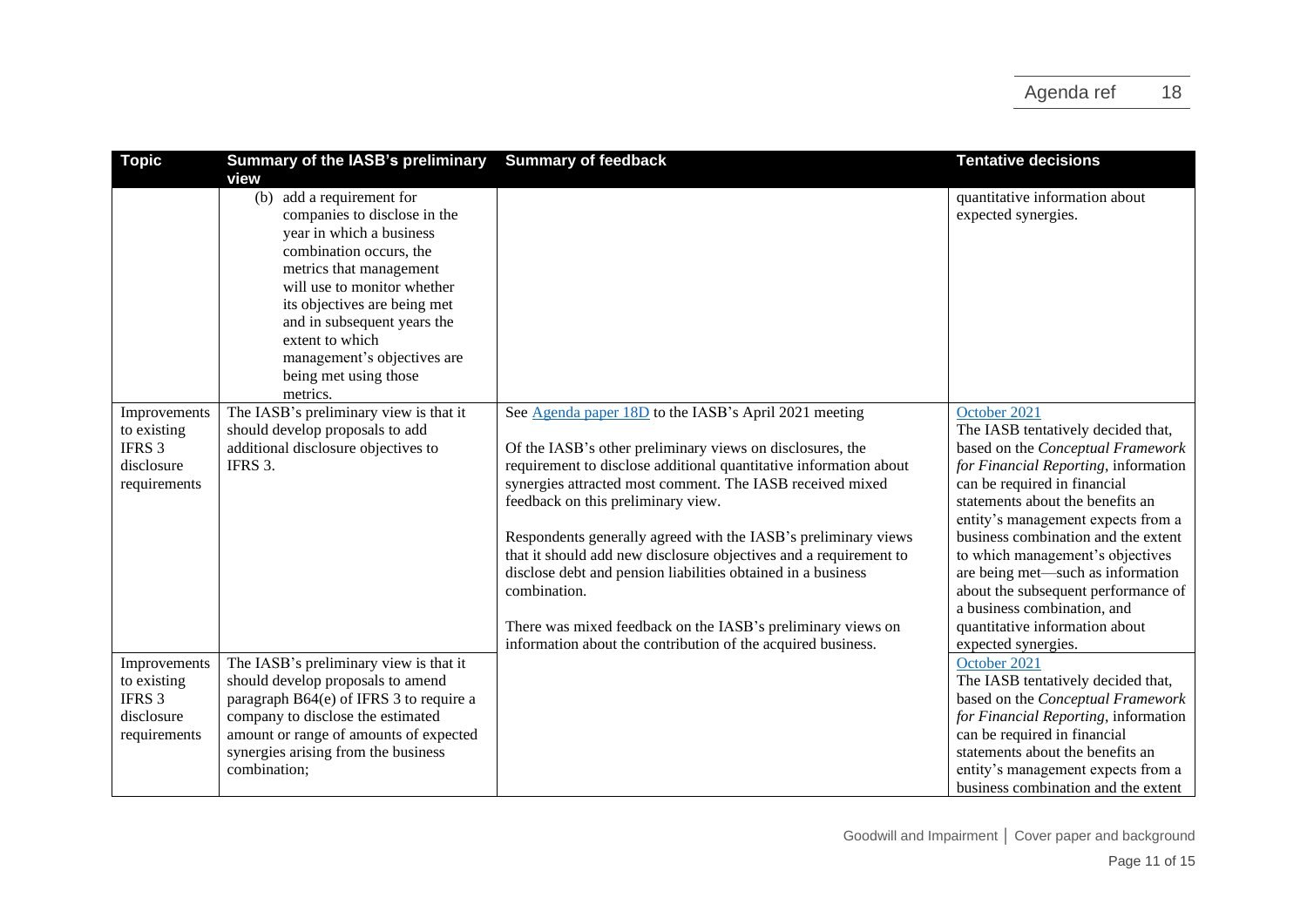| <b>Topic</b>      | <b>Summary of the IASB's preliminary</b> | <b>Summary of feedback</b> | <b>Tentative decisions</b>            |
|-------------------|------------------------------------------|----------------------------|---------------------------------------|
|                   | view                                     |                            |                                       |
|                   |                                          |                            | to which management's objectives      |
|                   |                                          |                            | are being met-such as information     |
|                   |                                          |                            | about the subsequent performance of   |
|                   |                                          |                            | a business combination, and           |
|                   |                                          |                            | quantitative information about        |
|                   |                                          |                            | expected synergies.                   |
|                   |                                          |                            | November 2021                         |
|                   |                                          |                            | The IASB tentatively decided:         |
|                   |                                          |                            | a. not to define 'synergies'.         |
|                   |                                          |                            | b. not to make changes to its         |
|                   |                                          |                            | preliminary view as a result of       |
|                   |                                          |                            | feedback on other specific aspects of |
|                   |                                          |                            | its preliminary view.                 |
|                   |                                          |                            |                                       |
|                   |                                          |                            | For the purpose of testing staff      |
|                   |                                          |                            | examples the IASB decided that the    |
|                   |                                          |                            | examples should illustrate disclosure |
|                   |                                          |                            | of information about:                 |
|                   |                                          |                            | a. total expected synergies           |
|                   |                                          |                            | disaggregated by nature; for          |
|                   |                                          |                            | example, total revenue, total cost    |
|                   |                                          |                            | and totals for other types of         |
|                   |                                          |                            | synergies; and                        |
|                   |                                          |                            | b. when the benefits expected from    |
|                   |                                          |                            | the synergies are expected to start   |
|                   |                                          |                            | and how long they will last (which    |
|                   |                                          |                            | would require an entity to identify   |
|                   |                                          |                            | whether those synergies are           |
|                   |                                          |                            | expected to be one-off or recurring). |
| Improvements      | The IASB's preliminary view is that it   |                            | November 2021                         |
| to existing       | should develop proposals to amend        |                            | The IASB tentatively decided to       |
| IFRS <sub>3</sub> | paragraph B64(i) of IFRS 3 to specify    |                            | achieve the objective of its          |
|                   | that liabilities arising from financing  |                            | preliminary view by not specifying    |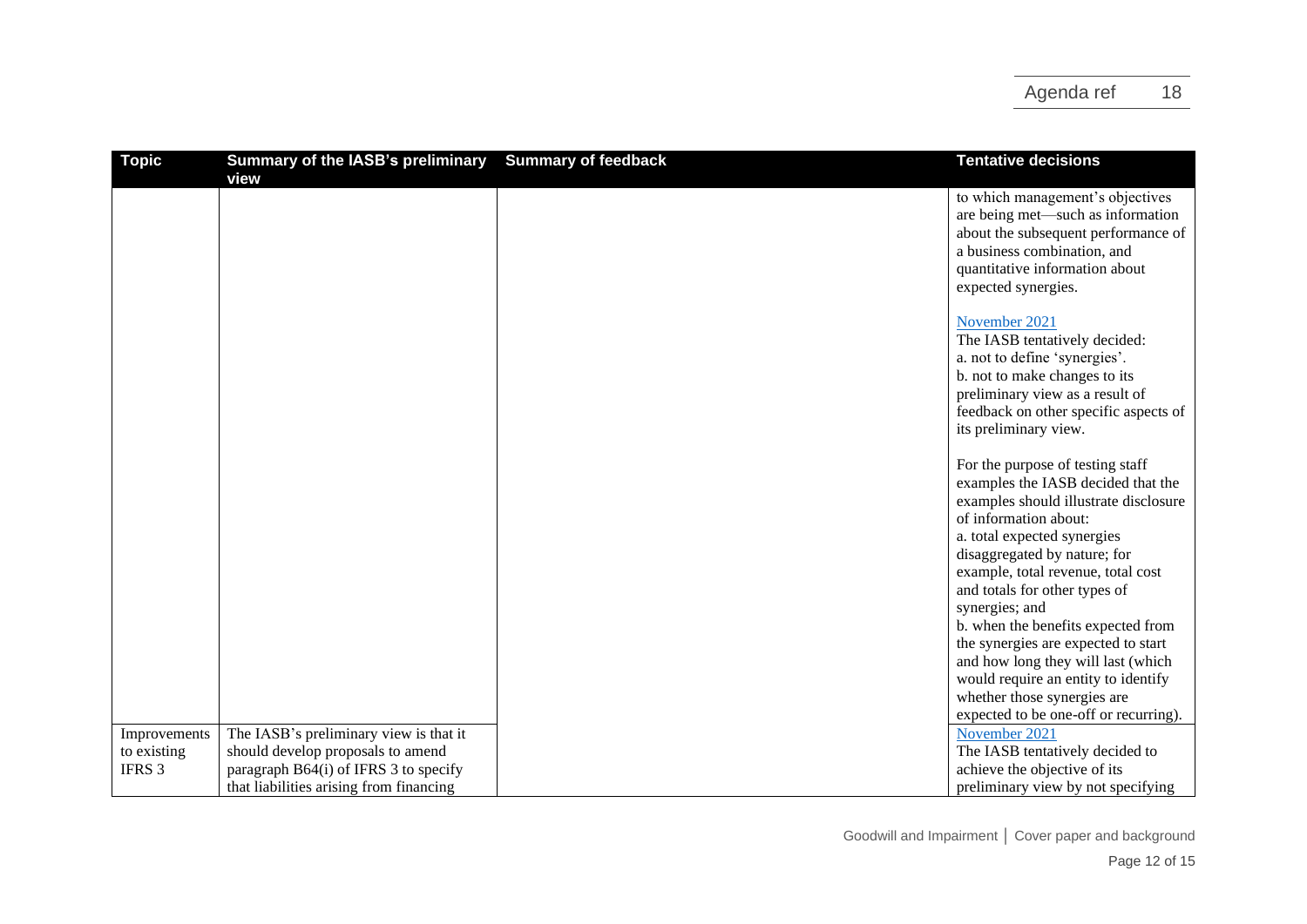| <b>Topic</b> | Summary of the IASB's preliminary             | <b>Summary of feedback</b> | <b>Tentative decisions</b>              |
|--------------|-----------------------------------------------|----------------------------|-----------------------------------------|
|              | view                                          |                            |                                         |
| disclosure   | activities and defined benefit pension        |                            | that these liabilities are major        |
| requirements | liabilities are major classes of liabilities. |                            | classes of liabilities but instead by   |
|              |                                               |                            | proposing to amend:                     |
|              |                                               |                            | a. paragraph B64(i) of IFRS 3 to        |
|              |                                               |                            | remove the term 'major'; and            |
|              |                                               |                            | b. paragraph IE72 of the Illustrative   |
|              |                                               |                            | Examples accompanying IFRS 3 to         |
|              |                                               |                            | illustrate liabilities arising from     |
|              |                                               |                            | financing activities and defined        |
|              |                                               |                            | benefit pension liabilities as classes  |
|              |                                               |                            | of liabilities assumed.                 |
| Improvements | The IASB's preliminary view is that it        |                            | November 2021                           |
| to existing  | should retain the requirement for an          |                            | The IASB tentatively decided:           |
| IFRS 3       | entity to disclose information about the      |                            | a. to retain the requirement in         |
| disclosure   | contribution of the acquired business,        |                            | paragraph B64(q) of IFRS 3.             |
| requirements | with some amendments to the                   |                            | b. to explain the objective of the      |
|              | requirements.                                 |                            | requirement in paragraph $B64(q)(ii)$   |
|              |                                               |                            | of IFRS 3 but not to provide            |
|              |                                               |                            | guidance on how the information         |
|              |                                               |                            | required by paragraph $B64(q)(ii)$      |
|              |                                               |                            | should be prepared.                     |
|              |                                               |                            | c. to specify in paragraph $B64(q)(ii)$ |
|              |                                               |                            | of IFRS 3 that the basis that an        |
|              |                                               |                            | entity applies in preparing the         |
|              |                                               |                            | information required by that            |
|              |                                               |                            | paragraph is an accounting policy.      |
|              |                                               |                            | d. to replace the term 'profit or loss' |
|              |                                               |                            | in paragraph $B64(q)$ of IFRS 3 with    |
|              |                                               |                            | 'operating profit or loss'. 'Operating  |
|              |                                               |                            | profit or loss' will be as defined in   |
|              |                                               |                            | the IASB's Primary Financial            |
|              |                                               |                            | Statements project.                     |
|              |                                               |                            | e. not to add a requirement to          |
|              |                                               |                            | disclose information about cash         |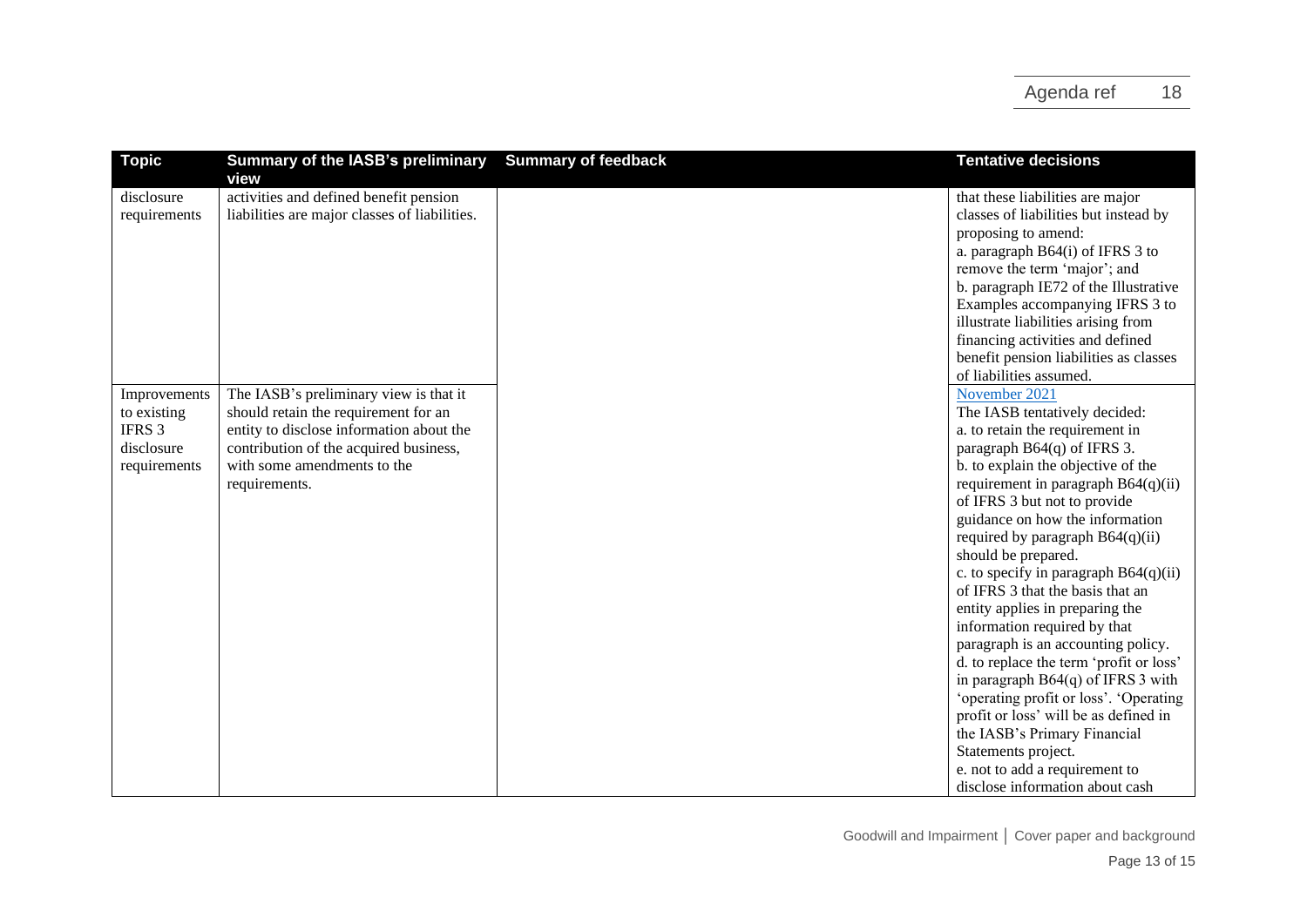| <b>Topic</b>                                  | <b>Summary of the IASB's preliminary</b><br>view                                                                                                                                                                                                                                                                                                                                                  | <b>Summary of feedback</b>                                                                                                                                                                                                                                                                                                                                                                                                                                                                                                                                                                                                                                                                                                                            | <b>Tentative decisions</b>                  |
|-----------------------------------------------|---------------------------------------------------------------------------------------------------------------------------------------------------------------------------------------------------------------------------------------------------------------------------------------------------------------------------------------------------------------------------------------------------|-------------------------------------------------------------------------------------------------------------------------------------------------------------------------------------------------------------------------------------------------------------------------------------------------------------------------------------------------------------------------------------------------------------------------------------------------------------------------------------------------------------------------------------------------------------------------------------------------------------------------------------------------------------------------------------------------------------------------------------------------------|---------------------------------------------|
|                                               |                                                                                                                                                                                                                                                                                                                                                                                                   |                                                                                                                                                                                                                                                                                                                                                                                                                                                                                                                                                                                                                                                                                                                                                       | flows arising from operating<br>activities. |
| Effectiveness<br>of the<br>impairment<br>test | The IASB's preliminary view is that it is<br>not feasible to design a different<br>impairment test for cash-generating units<br>containing goodwill that is significantly<br>more effective than the impairment test in<br>IAS 36 at recognising impairment losses<br>on goodwill on a timely basis and at a<br>reasonable cost.                                                                  | See Agenda Paper 18B to the IASB's May 2021 meeting<br>Most respondents agreed with the IASB's preliminary view that it is<br>not feasible to design a different impairment test that is significantly<br>more effective than the impairment test of cash-generating units<br>containing goodwill in IAS 36 at a reasonable cost.<br>However, many of those respondents suggested how the IASB could<br>improve the application of the impairment test in IAS 36. In<br>particular, many respondents suggested ideas for additional<br>disclosure requirements to combat management over-optimism and<br>suggested the IASB develop additional guidance to improve the level<br>at which goodwill is allocated to cash-generating units to reduce the | N/A                                         |
| Subsequent<br>accounting                      | By a small majority (eight out of 14<br>IASB members), the IASB reached a                                                                                                                                                                                                                                                                                                                         | 'shielding' effect described in the Discussion Paper.<br>See Agenda Paper 18C to the IASB's May 2021 meeting                                                                                                                                                                                                                                                                                                                                                                                                                                                                                                                                                                                                                                          | N/A                                         |
| for goodwill                                  | preliminary view that the IASB should<br>retain the impairment-only model rather<br>than reintroduce amortisation of<br>goodwill.                                                                                                                                                                                                                                                                 | Respondents remain divided on whether the IASB should reintroduce<br>amortisation of goodwill. Many respondents agreed with the IASB's<br>preliminary view to retain the impairment-only approach but many<br>other respondents disagreed with the IASB's preliminary view and<br>instead advocated reintroducing amortisation of goodwill.                                                                                                                                                                                                                                                                                                                                                                                                           |                                             |
| Simplifying<br>the<br>impairment<br>test      | The IASB's preliminary view is that it<br>should develop proposals to:<br>reduce the cost and complexity<br>$\bullet$<br>of performing the impairment<br>test by providing entities with<br>relief from having to perform an<br>annual quantitative impairment<br>test for cash-generating units<br>containing goodwill if there is<br>no indication that an impairment<br>may have occurred; and | See Agenda Paper 18D to the IASB's May 2021 meeting<br>Most respondents, including some preparers, did not support the<br>IASB's preliminary view that it should implement an indicator-based<br>impairment test for goodwill. However, many of those<br>who disagreed also said that the cost-benefit could be re-evaluated if<br>the IASB decides to amortise goodwill.<br>Respondents generally welcomed the IASB's preliminary views on<br>simplifying and improving how value in use should be estimated.                                                                                                                                                                                                                                        | N/A                                         |